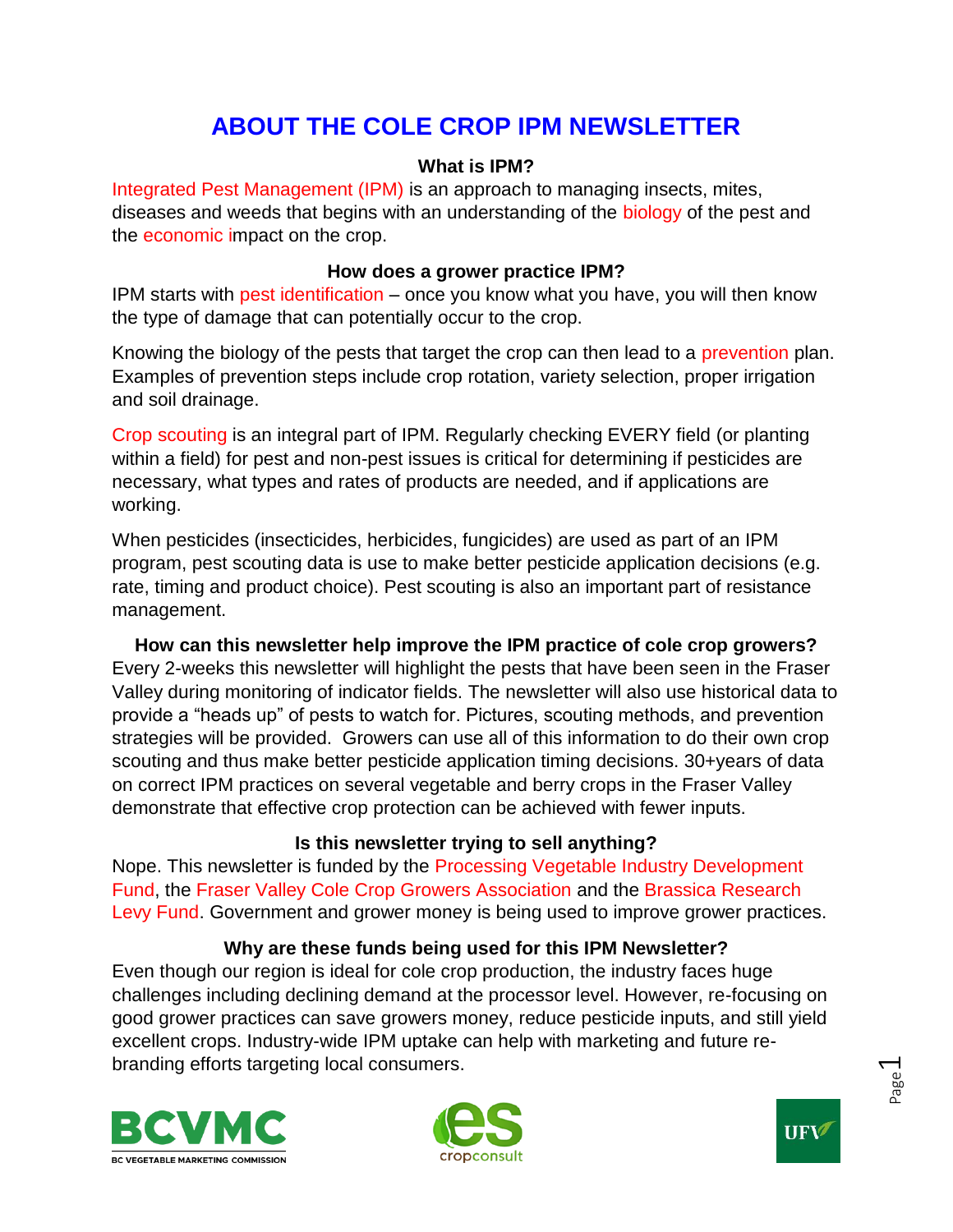# **COLE CROP IPM NEWSLETTER: Early May Update**

# **Scouting Tips**

**Several weak or stunted plants in a row:** When several stunted plants are found in the row, stop and pull them up. Look at the root for signs of either maggots (root will feel mushy, you may see maggots if you split the root) or wirestem (root will feel brittle and hard, you will not see root hairs). Walk the whole length of the row (to see if injury is more prevalent at row ends or through row) and walk at least 2 rows in the planting (to see if the whole planting is impacted). A good scout can do this in about 30 to 40 minutes.

# **Pests found in the last 2 weeks**

**Wirestem:** We saw wirestem injury in the transplant fields. Wirestem is a symptom of pathogen infection (most likely *Rhizoctonia* spp.). Plants with wirestem damage will look stunted compared to their neighbors. A grower may suspect root maggot, however when the plant is pulled up there will be no sign of maggots. Instead the root will be intact but with no root hairs, and a shriveled appearance. The root may be girdled at the soil line (see Fig. 1). At this stage there is

Fig. 1. Constricted and brittle stems are classic symptoms of wirestem. Look for stunted plants. Notice the lack of root hairs.



nothing that can be done about wirestem, pesticide applications will not prevent further disease development in the field. However for next year growers should be aware of the many preventative strategies that can be used to ensure that transplants are healthy. **More information:** [http://www.omafra.gov.on.ca/english/crops/facts/85-](http://www.omafra.gov.on.ca/english/crops/facts/85-043.htm#Damping-Off%20and) [043.htm#Damping-Off%20and](http://www.omafra.gov.on.ca/english/crops/facts/85-043.htm#Damping-Off%20and)







Page  $\mathrel{\sim}$